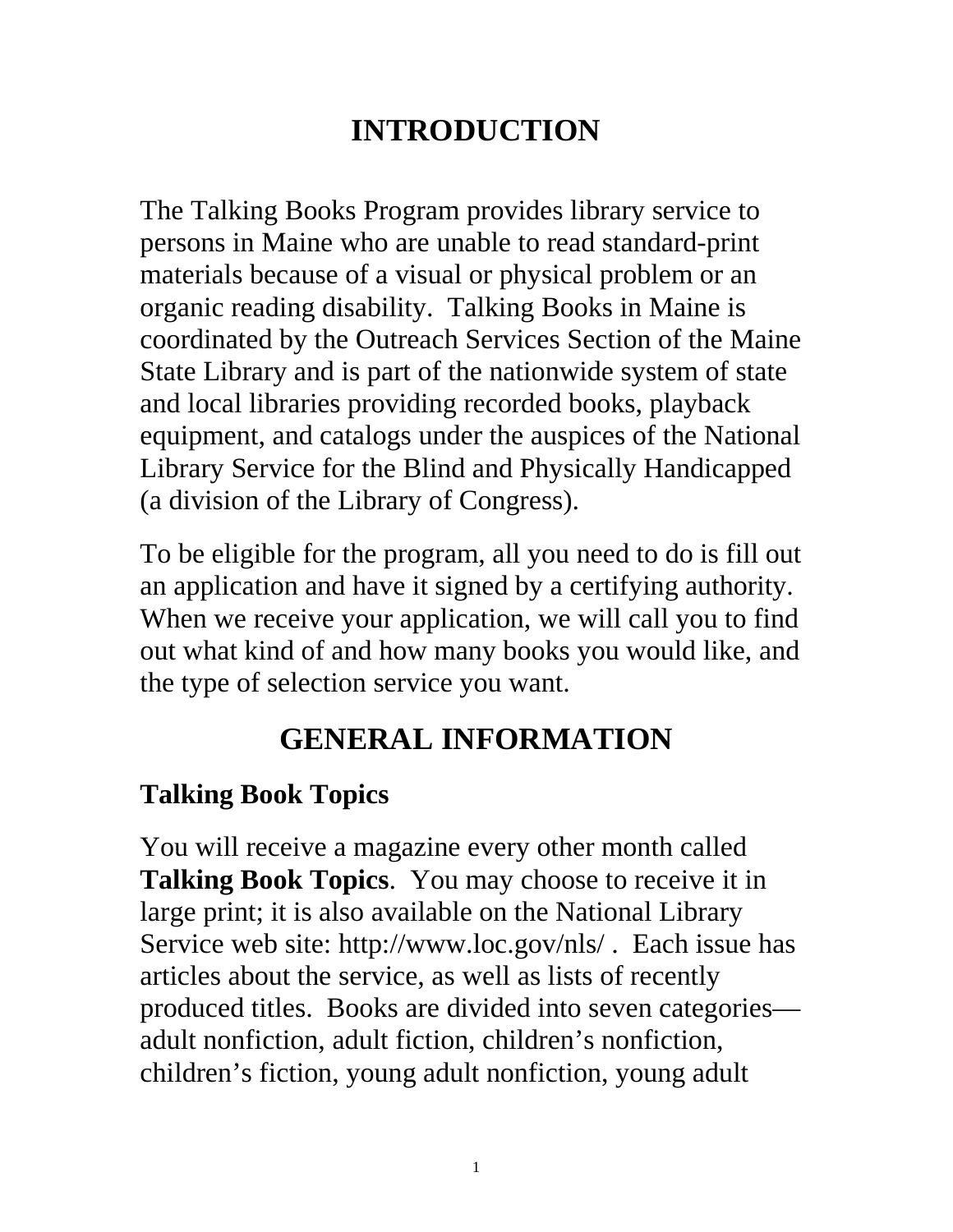fiction, and foreign language books. There is also an author-title index.

If you have any questions about Talking Book Topics, please contact us at Maine State Library Outreach.

## **Talking Books Newsletter**

You will also be sent our **Talking Books Plus Newsletter** which comes out on an irregular basis. It includes tips on using the service and information on other materials that may be available to you. It is sent in large type, and we can also send it to you as a plain text e-mail.

## **Online Public Access Catalog** (OPAC)

You can view the titles in our collection at our online catalog at [www.mainetalkingbooks.org.](http://www.mainetalkingbooks.org/) If you would like to get a user ID and password to place requests using our catalog, give us a call at 1-800-762- 7106.

## **Magazines**

The Talking Book Program provides magazines which are listed in Talking Book Topics. We order these magazines for you, but they are sent directly to you by the producer. Therefore, you will experience a delay of 6 to 8 weeks when adding, changing, or stopping a magazine. Magazines are sent on a digital cartridge, and you must return the cartridge to continue receiving magazines.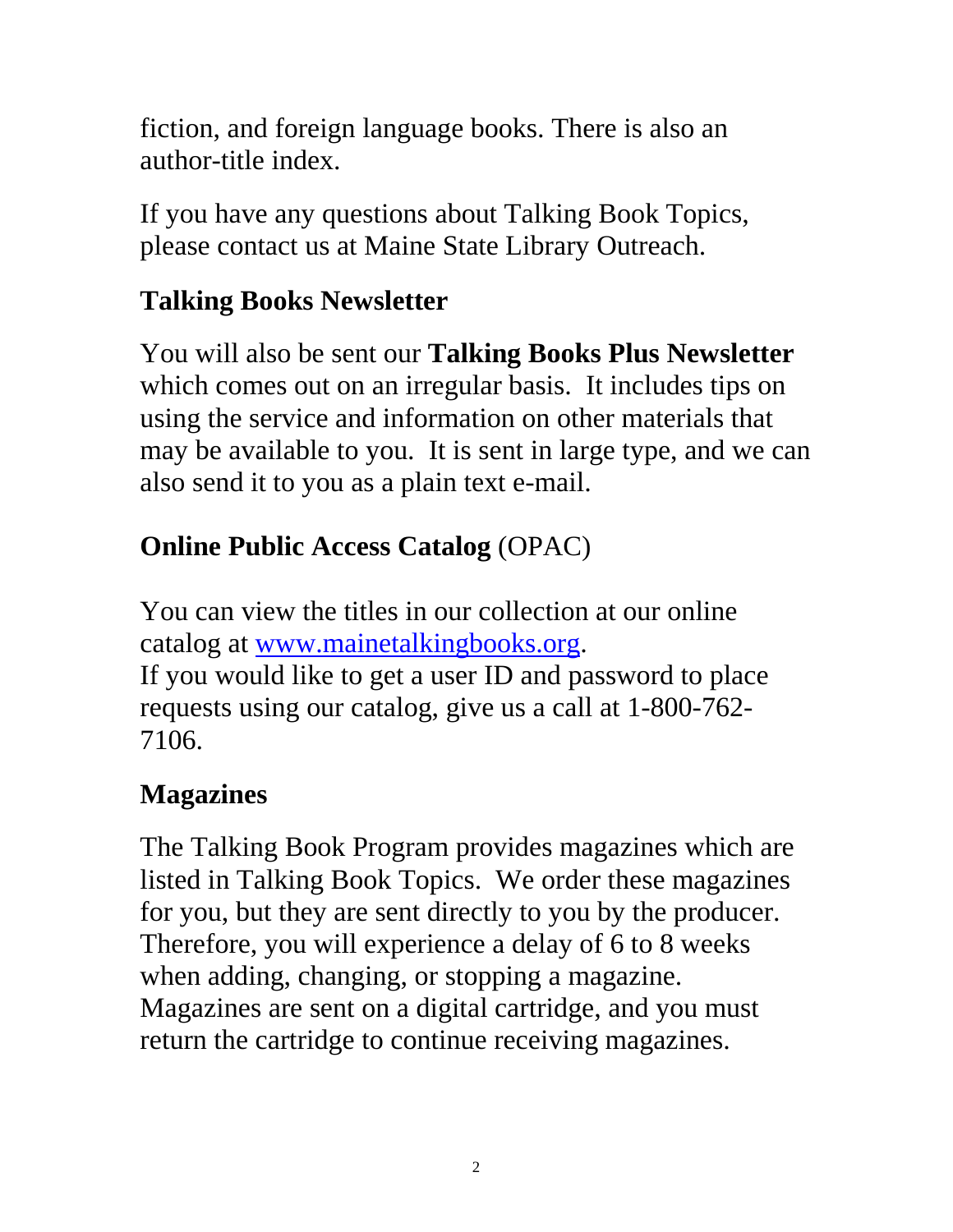## **Braille and Audio Reading Download service** (BARD)

Patrons with a digital machine and a computer with a highspeed internet connection can download digital books and magazines. Patrons with a refreshable Braille display can download and read books in Braille. Go to the BARD website at<https://nlsbard.loc.gov/> to sign up.

#### **Braille Books**

Braille books are available to patrons in Maine through Perkins School for the Blind in Watertown, Massachusetts. If you would like to receive Braille materials, you may contact Perkins School directly by calling 1-800-852-3133.

#### **Service Centers**

Some libraries serve as Talking Book Service Centers. These libraries have machines to loan you if yours breaks and you are awaiting a replacement from Outreach Services. They also have small collections of books that you can borrow when circumstances find you with nothing to read and no books in the mail. Please call your local library to see if they participate in this program.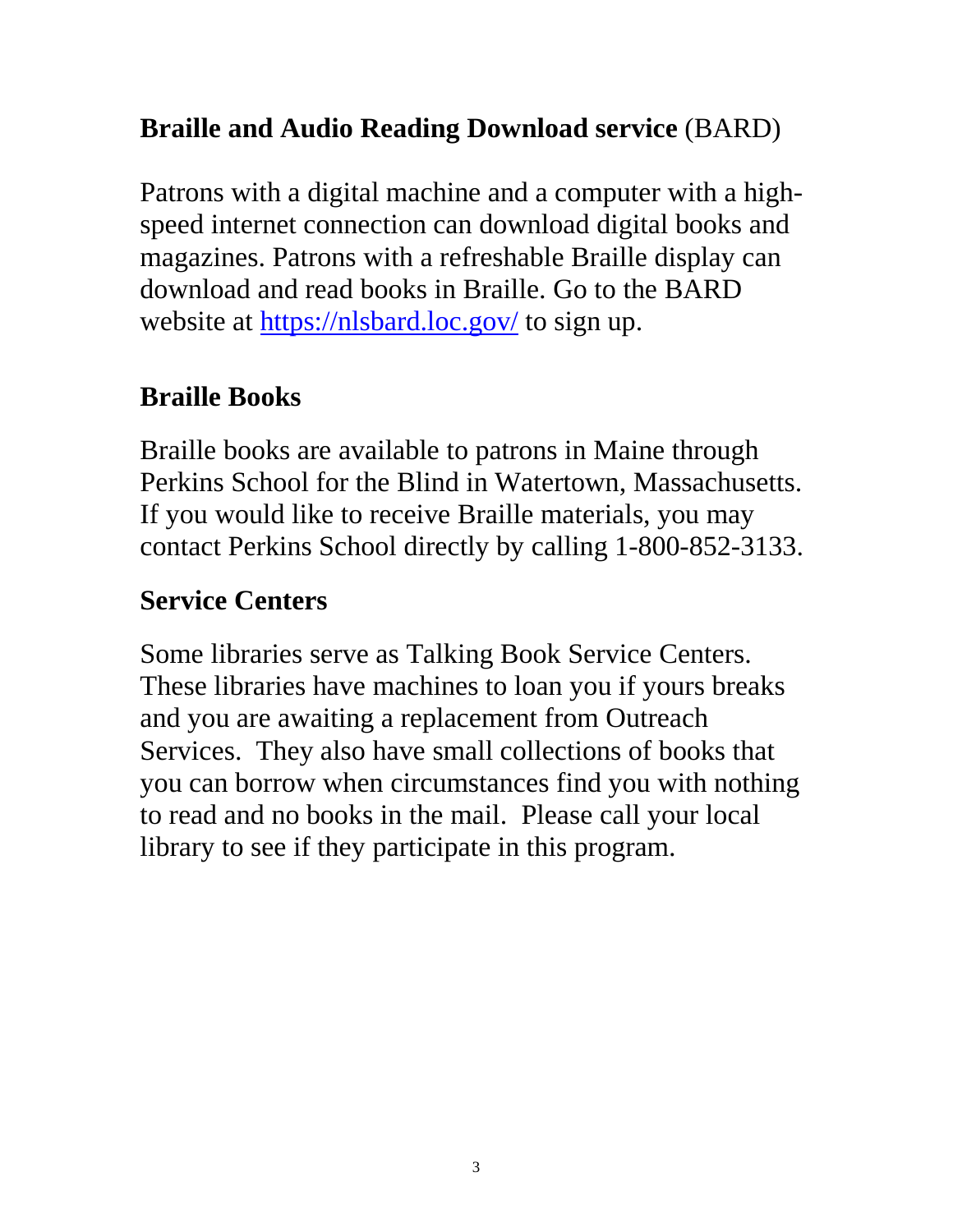## **HOW TO ORDER AND RETURN MATERIALS**

- 1) You have two service choices:
	- a) Turnaround service--this option makes it so that you automatically receive books on a regular basis.
	- b) On demand--this option lets you receive only those books you specifically ask for, like a regular library service.
- 2) Use the catalogs sent in your introductory packet and **Talking Book Topics** to select the books you would like to read. Request forms are included in the back of each catalog, or you may use regular sheets of paper. You may also use the order form on our web page: www.maine.gov/msl/outreach
- 3) List books by number, e.g. DB 50534, etc. Books with RC numbers are cassettes, books with DB numbers are digital cartridges.
- 4) Especially if you decide to be on automatic turnaround service, it's helpful if you can periodically send in lists of books you'd like to read. (If you do not wish to receive substitutes, and if none of your requested titles are available, no books will be shipped!)
- 5) If you are on turnaround, you will receive an initial shipment of books, and thereafter another book will be sent for each one you return. Send each book back to us as soon as you finish to ensure smooth mail service. You may keep books for a lending period of up to two months.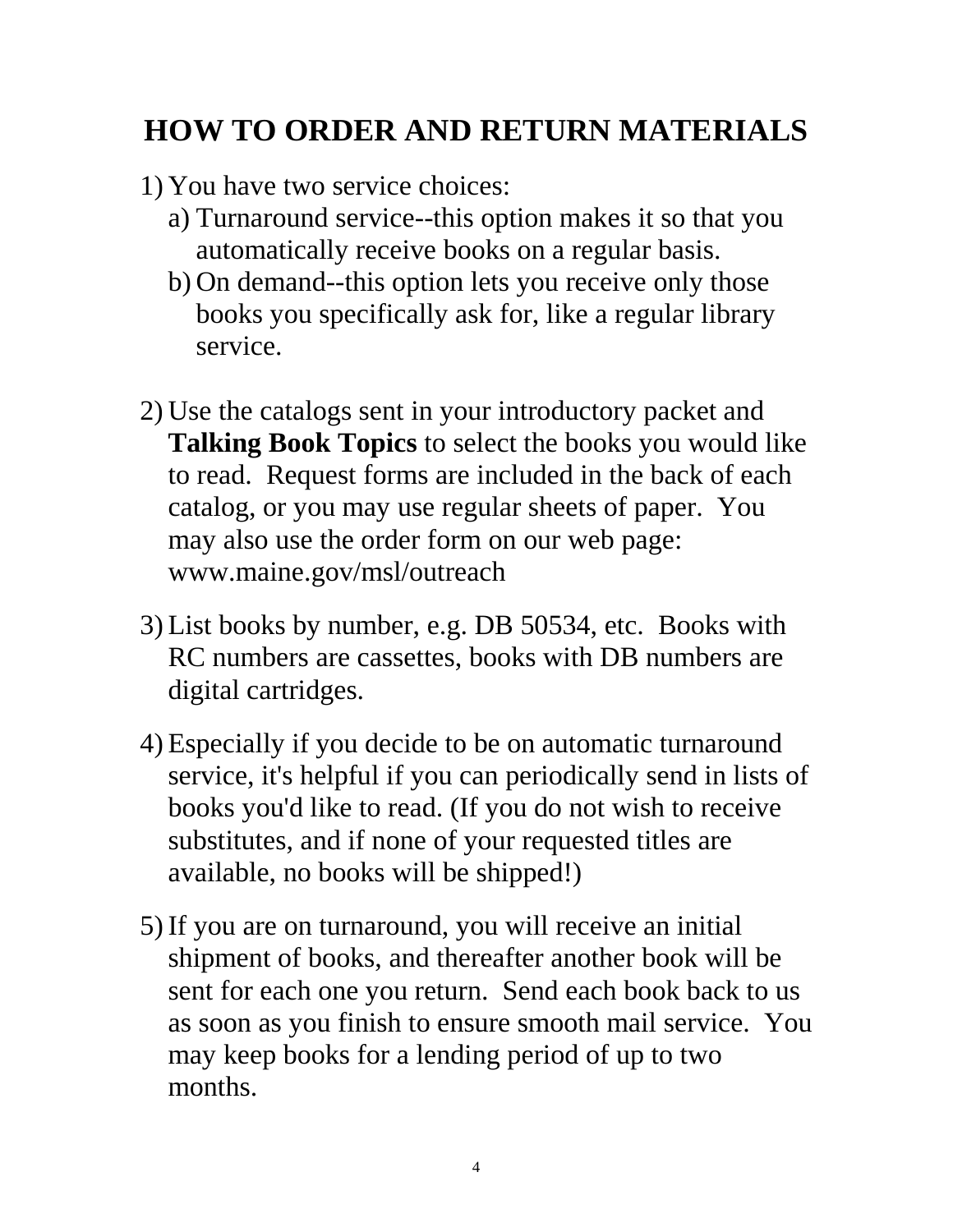- 6) Turn over the address label for return mailing. When the hole in the label is in the upper left corner, the label is correct for returning. No postage is needed for the container.
- 7) At any time you may request more (or fewer) books, or send in Outreach requests for certain books.
- 8) If the titles you have requested are not available when you return a book, we will select books from general categories (e.g. westerns, romances, biographies, etc.) for you, as indicated on the Reader Profile Sheet filled out when we called you.

## **Loan Period**

Individuals may borrow books for a period of two months. If no one else is waiting for the book, you may renew it.

To remain active in the Talking Book Program, and to retain use of the player we provide, you need to order at least one book or magazine a year from us.

## **Mailing Instructions**

Books, machine and request lists may be sent postage free. Simply write, "free matter for the blind and physically handicapped" in the upper right-hand corner of the envelope or mailing label. Book containers are already marked; all you have to do is turn over the address label card so our address shows. If you have any problems receiving or returning your books, please contact your post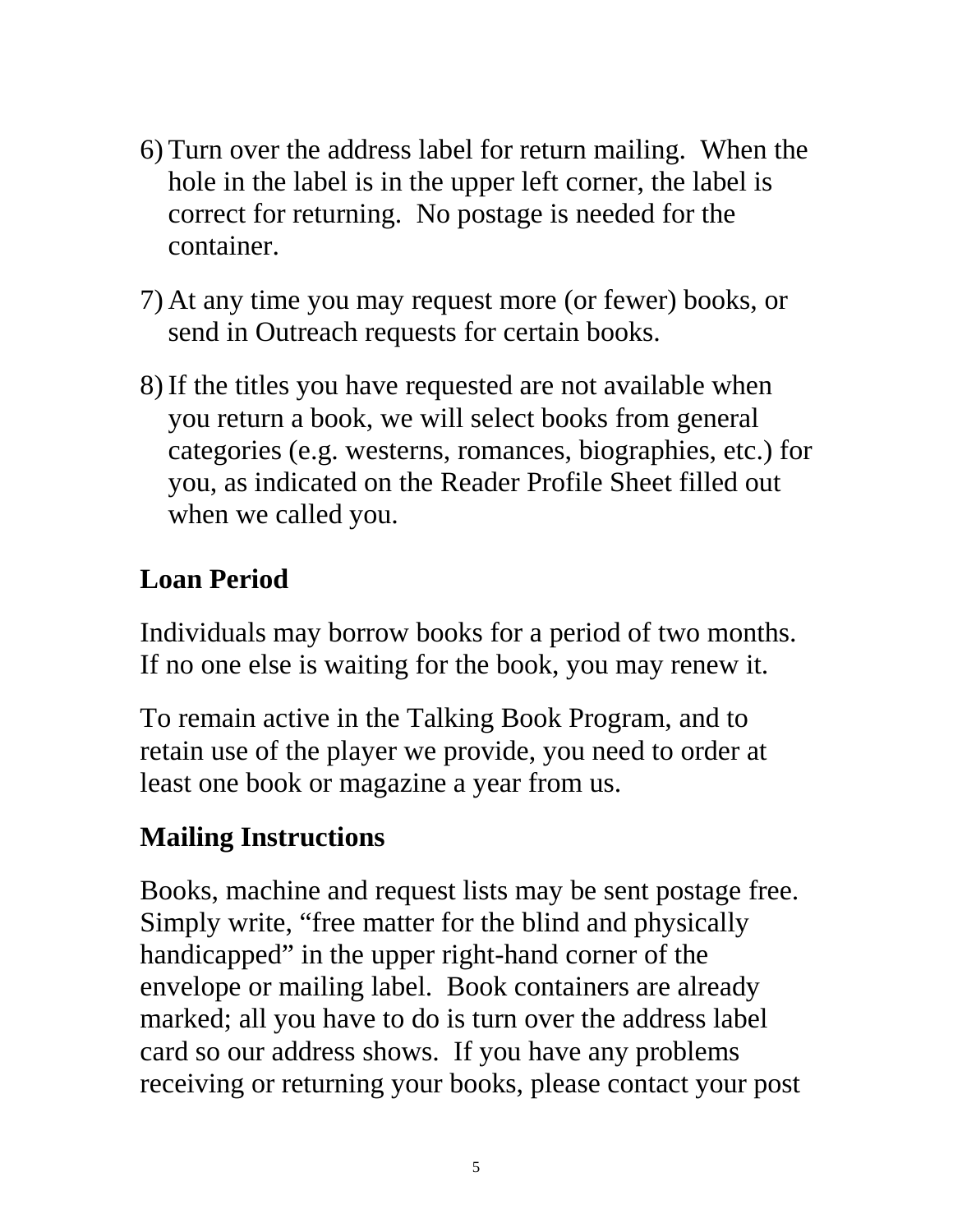office. If you can't resolve a problem, you may call the Coordinator of Outreach Services at 1-800-762-7106.

# **COMMUNICATION WITH YOUR LIBRARY**

Please notify Maine State Library Outreach of all address, phone, or name changes as soon as possible. Also, let us know right away if your machine is not working and you need a replacement.

## **Damaged Books**

If you have a damaged book, return it to us with a rubber band around the damaged cartridge, or check off the "damaged" box on the mail card.

If you need another copy of a damaged book so you can finish reading it, just call and ask us to send another copy when you return the damaged copy. Please don't put notes inside cartridge boxes or write on the description cards--we can't replace them!

## **Vacations**

If you go on vacation, please let us know so we can change your book service. Magazines are handled differently than books, and you should have someone pick them up, or have the post office hold them for you.

If you will be gone less than six months, please temporarily stop your book service, or have books sent to another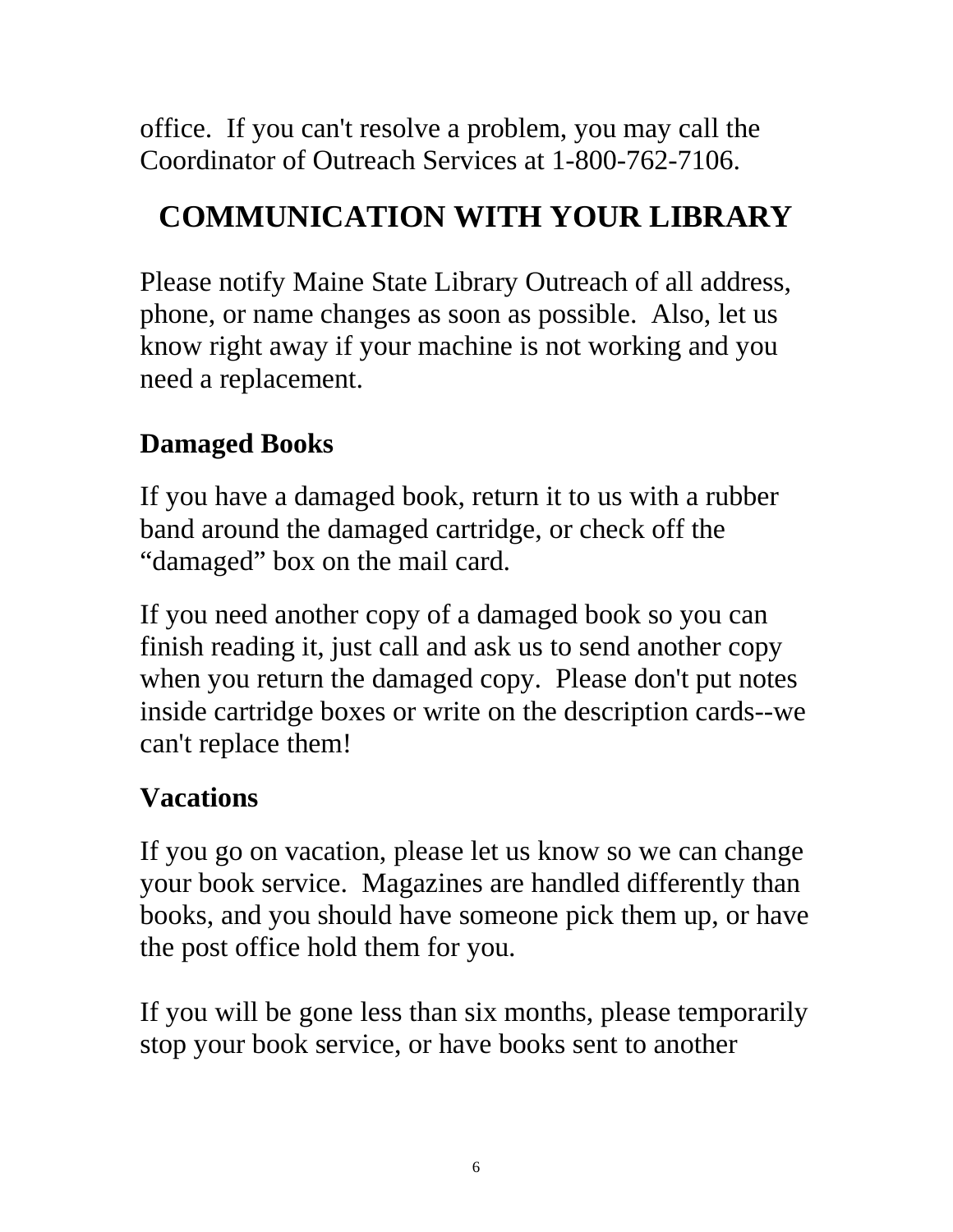address. Please let us know when you return, so we can resume regular service.

If you will be in another area for six months or longer, the network library in that area will serve you. You may borrow a player from that library or take your own, just let us know what you opt to do.